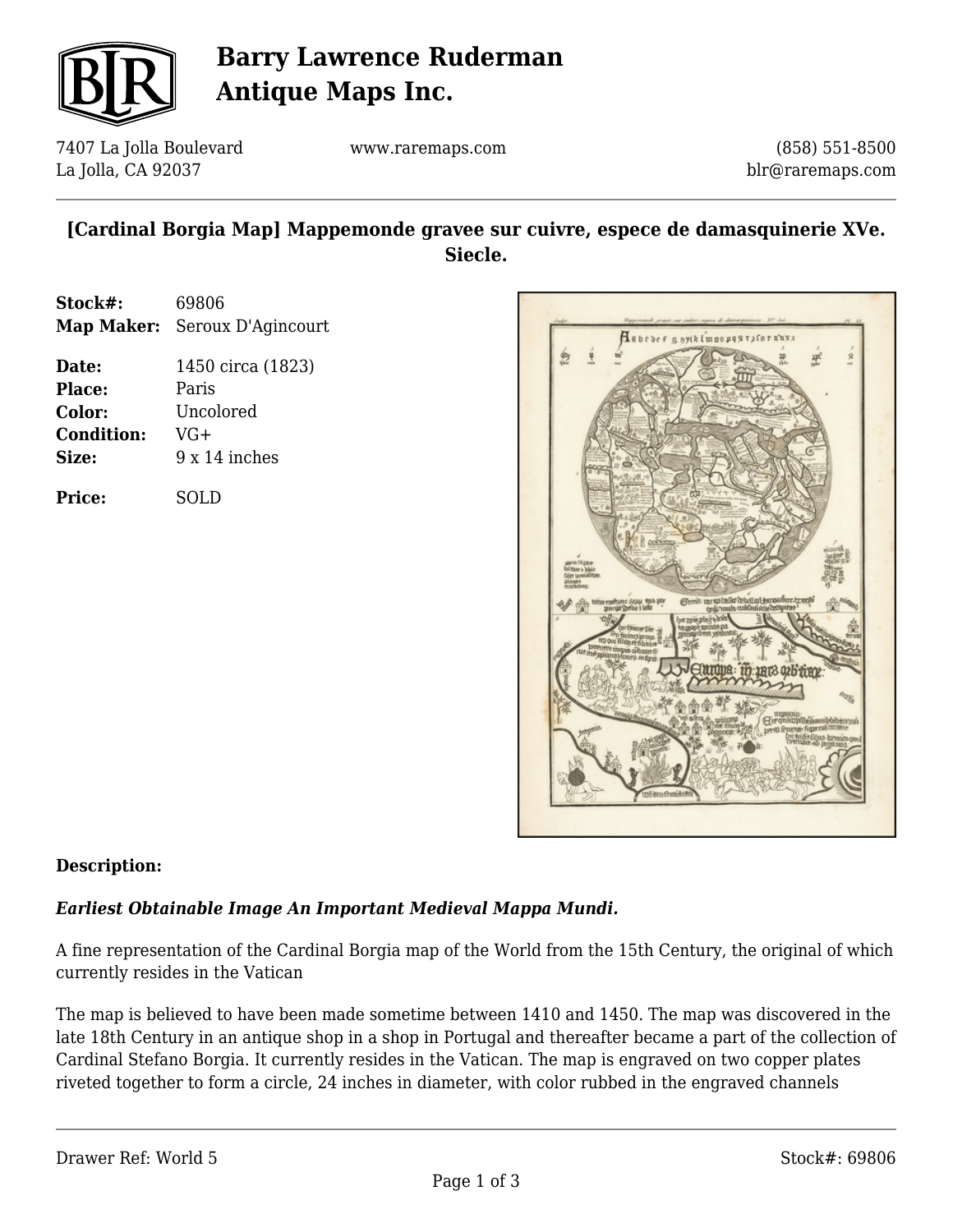

# **Barry Lawrence Ruderman Antique Maps Inc.**

7407 La Jolla Boulevard La Jolla, CA 92037

www.raremaps.com

(858) 551-8500 blr@raremaps.com

### **[Cardinal Borgia Map] Mappemonde gravee sur cuivre, espece de damasquinerie XVe. Siecle.**

(nielli).

The map is interesting for a number of reasons, including its non-Ptolemaic origins. The Garden of Eden is positioned near India superior, the mouth of the Ganges, and is portrayed as a land of marvels and precious stones. It is also quite close to China, a country which is represented by tiny figures collecting silk from the trees. The Babylonian, Alexandrian, Carthaginian and Roman Empires are emphasized on the map. On Italy, the mapmaker comments that "Italy, beautiful, fertile, strong and proud, from lack of a single lord, has no justice". Special mentions are made of various Crusades including: Charlemagne's campaign in Spain; crusading in northeastern Europe, Africa, and Nicropolis; and the "future" threat of the Gog and Magog, who are described specifically as "Jews". The map has a well-crafted design, and was made to last a long time.

The section at the bottom of this example is an enlargement of a scene in the lower center of the map.

The Borgia map includes a legend referring to Ebinichibel, who is described as "the Saracen Ethiopian king with his dog-haired people, an example of the blasphemous extremes of the world being depicted as monstrous races. For a more complete description of the map, see here: **[cartographic](http://cartographic-images.net/Cartographic_Images/237_The_Borgia_World_Map.html)[images.net/Cartographic\\_Images/237\\_The\\_Borgia\\_World\\_Map.html](http://cartographic-images.net/Cartographic_Images/237_The_Borgia_World_Map.html)**

The map appeared in *Histoire de L'Art Par Les Monumens. Tome Quatrieme* . . . . , only 30 years after its initial discovery.

Jean Baptiste Louis George Seroux D'Agincourt (1730-1814) was a French archaeologist and historian.

Born at Beauvais, he was a descendant of the counts of Namur, and in his youth served as an officer in a regiment of cavalry. Finding it necessary to quit the army in order to take charge of his younger brothers who had been left orphans, he was appointed a farmer-general by Louis XV. In 1777, he visited England, Germany and the Dutch Republic; and in the following year he travelled through Italy, with the view of exploring thoroughly the remains of ancient art. He afterwards settled at Rome, and devoted himself to preparing the results of his researches for publication.

He died in 1814, leaving the work, which was being issued in parts, unfinished; but it was carried on by M. Gence, and published complete under the title *L'Histoire de l'Art par les monuments, depuis sa décadence au quatrième siècle jusqu'à son renouvellement au seizième* (6 vols. fol. with 325 plates, Paris, 1823). In the year of his death D'Agincourt published in Paris a *Recueil de fragments de sculpture antique, en terre cuite.*